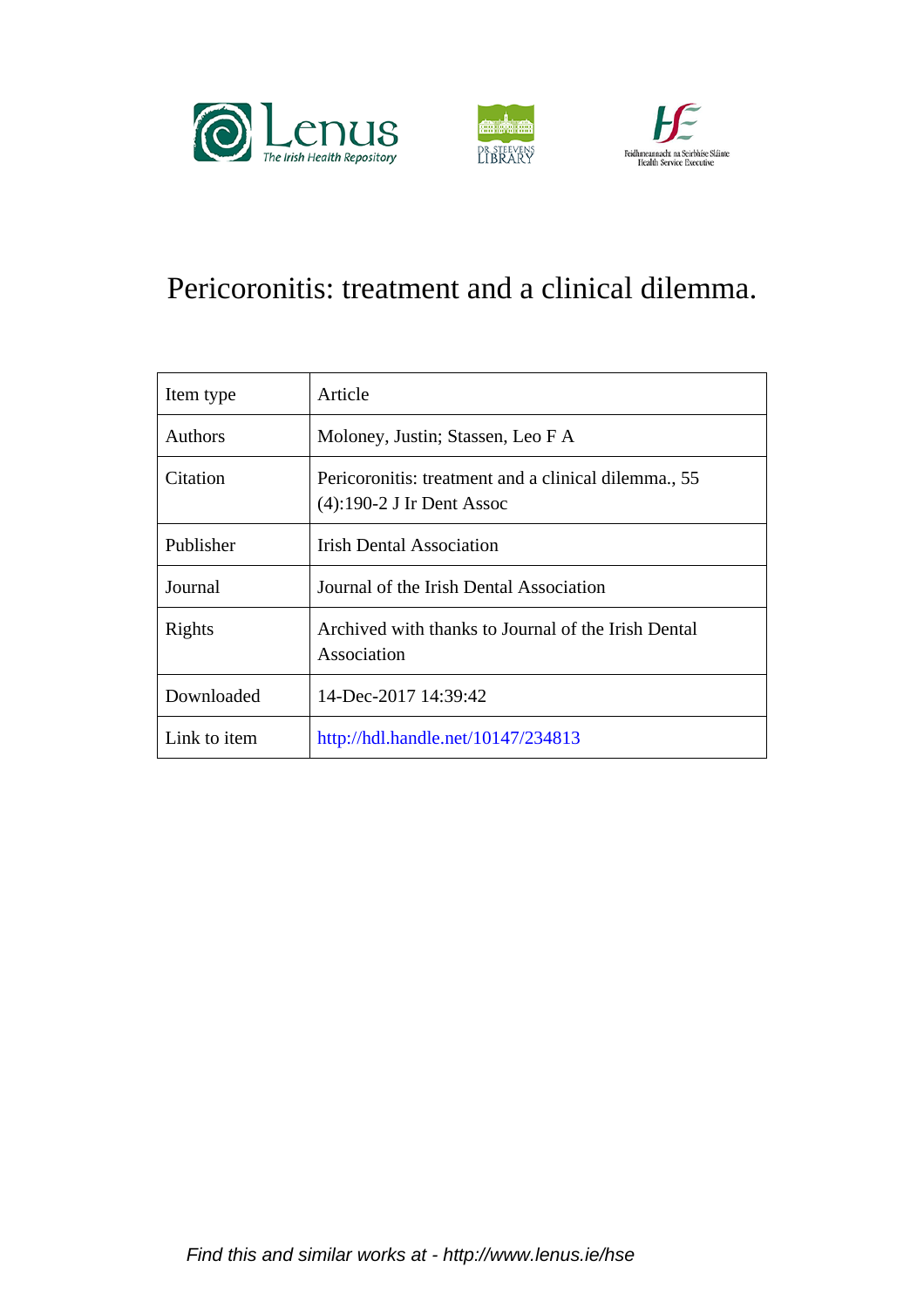# **Pericoronitis: treatment and a clinical dilemma**

Pericoronitis is an infection associated with impacted lower third molars that can necessitate the removal of these teeth. The clinical features of this condition are described and its treatment outlined, emphasising local measures. A case of pericoronitis in a 52-year-old patient is discussed, which illustrates the risks and benefits of removal of wisdom teeth; removal can lead to nerve damage, retention can precipitate serious, even life-threatening infection.

*Journal of the Irish Dental Association* 2009*;* 55 (4): 190 – 192

### **Pericoronitis**

Pericoronitis is defined as inflammation in the soft tissues surrounding the crown of a partially erupted tooth. It generally does not arise in teeth that erupt normally; usually, it is seen in teeth that erupt very slowly or become impacted, and it most commonly affects the lower third molar. Once the follicle of the tooth communicates with the oral cavity, it is thought that bacterial ingress into the follicular space initiates the infection. Several studies have shown that the microflora of pericoronitis are predominantly anaerobic.<sup>1,2,3,4,5,6</sup> It is generally agreed that this process is potentiated by food debris accumulating in the vicinity of the operculum and occlusal trauma of the pericoronal tissues by the opposing tooth.

Clinically, pericoronitis can be acute or chronic. The acute form is characterised by severe pain, often referred to adjacent areas, causing loss of sleep, swelling of the pericoronal tissues, discharge of pus, trismus, regional lymphadenopathy, pain on swallowing, pyrexia, and in some cases spread of the infection to adjacent tissue spaces. Patients with chronic pericoronitis complain of a dull pain or mild discomfort lasting a day or two, with remission lasting many months. They may also complain of a bad taste. Pregnancy and fatigue are associated with an increased occurrence of pericoronitis.

Bilateral pericoronitis is rare and strongly suggests underlying infectious mononucleosis. In a study by Nitzan *et al* (1985) reviewing the clinical aspects of pericoronitis, from a sample of 245, the

highest incidence of pericoronitis was found in the 20-29 year age group  $(81\%)$ .<sup>1</sup> The condition was rarely seen before 20 or after 40. The general health of the patient was not found to be a predisposing factor, other than upper respiratory tract infection, which preceded the occurrence of the disease in 43% of cases. Emotional stress preceding the manifestation of pericoronitis was reported in 66% of the sample. There was also a significant correlation between oral hygiene and the severity of the condition. The acute form tended to appear in cases of moderate or poor oral hygiene, while the chronic type was associated with good or moderate hygiene. There was no significant difference between the sexes. A seasonal variation was noted, the peak incidences occurring in June and December. In 67% of the cases the involved tooth was classified as vertical, in 12% as mesio-angular, in 14% as distoangular, and various other positions represented 7%.

#### **Treatment**

For patients presenting with localised pain and swelling involving the pericoronal tissues, and in the absence of regional and systemic symptoms, it is recommended that local measures only are used. These include debridement of plaque and food debris, drainage of pus, irrigation with sterile saline, chlorhexidine or hydrogen peroxide, and elimination of occlusal trauma. In the past the use of caustic agents such as chromic acid, phenol liquefactum, trichloroacetic acid or Howe's ammoniacal solution was advocated to control pain by placing a small

**Justin Moloney** BDentSc, MFD RCSI SHO in Oral Surgery Dublin Dental Hospital Lincoln Place Dublin 2

## **Leo F.A. Stassen** FRCS(Ed), FDS

RCS, MA, FTCD, FFSEM(UK), FFD RCSI Professor of Oral and Maxillofacial Surgery Dublin Dental School and Hospital Lincoln Place Dublin 2 Email: leo.stassen@dental.tcd.ie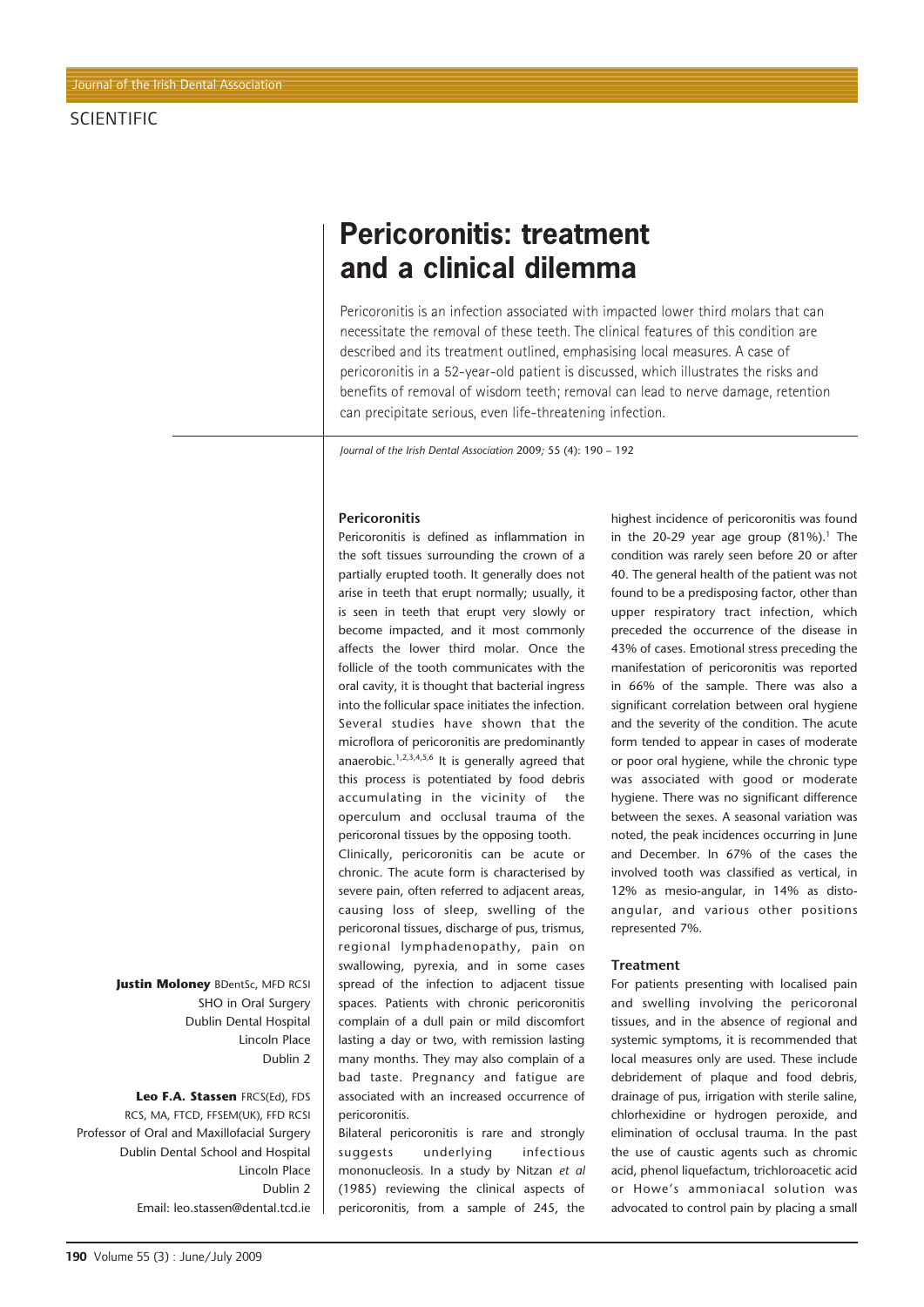

*FIGURE 1: Radiographic examination of the tooth in January 2007. FIGURE 2: Review of the patient in 2008.*

amount on a cotton pledget under the operculum. The resultant chemical cauterisation of the pain nerve endings in the superficial tissues gave rapid pain relief; however, the use of these toxic chemicals in the oral cavity is no longer encouraged. Ozone has been put forward as a local antimicrobial that might be a useful adjunct in the treatment of pericoronitis; however, there is no research available to show its efficacy as yet.

In addition to local pain and swelling, if the patient is exhibiting regional or systemic signs and symptoms, antimicrobial therapy is recommended; however, it should be emphasised that it is as an adjunct rather than a first-line treatment. Systemic symptoms include pyrexia, tachycardia and hypotension. The antibiotic of choice is either metronidazole 400mg three times a day for five days or phenoxymethylpenicillin 500mg four times a day for five days. The two can be used in combination for severe infections. For patients who are allergic to penicillin, erythromycin 500mg four times a day for five days is suitable. These are all active against anaerobic bacteria, which are the predominant cultivable microflora found in pericoronitis and are the first-line antibiotics of choice. Once the acute phase of this condition has passed, operculectomy has been used as a preventive measure; however, there is no research to support or condemn this mode of treatment.

#### **Case study**

This case is an illustration of the clinical dilemma that clinicians are faced with when treatment planning for lower third molars.

A 52-year-old female patient presented for review in the Oral and Maxillofacial Department in early 2008. Originally she had been referred by her general dental practitioner having suffered two episodes of pericoronitis requiring antibiotics involving the lower right third molar in 2006, thus fulfilling the National Institute of Clinical Excellence quidelines for the extraction of third molars.<sup>9</sup> The antibiotics used were not stated by the referring dentist. She was



assessed in clinic in January 2007. On examination at that time her lower right third molar was found to be partially erupted, buccally placed, and with no signs of previous infection in the pericoronal tissues. Radiographic examination showed that the tooth was slightly disto-angular, below but close to the occlusal plane, with a conical root, which was closely related to the upper border of the inferior alveolar nerve canal (**Figure 1**). There was no periodontal bone destruction, nor was there rarefying osteitis distal to the crown of the tooth, indicative of chronic infection.

On the basis that this tooth had given rise to two recent infections, the decision was taken to extract this tooth under local anaesthetic on a dento-alveolar surgery list and she was put on the waiting list, which was at the time around 10 months. She was scheduled to have the tooth removed in November 2007, but at the last minute cancelled the appointment and requested a further clinical review on the basis that she had had no symptoms in over a year and was concerned about the possibility of nerve damage as a result of the procedure. She had been given the usual warnings about the possibility of damage to the inferior alveolar and lingual nerves, and in her case that the apex of her third molar was in close proximity to the upper border of the inferior alveolar nerve canal.

On review in 2008, clinically and radiographically both the lower right third and second molars were free of pathology. The tissues around the third molar appeared healthy, as can be seen in **Figure 2**.

After a discussion with the patient it was decided not to extract it on the basis that it was now free of pathology and the patient did not want to risk any long-term morbidity unless the extraction was absolutely necessary. It was not possible to give this patient definitive advice as to whether or not this tooth would give trouble in the future.

#### **Discussion**

Mercier and Precious (1992) reviewed the literature in terms of the risks and benefits of third molar surgery under the headings of: risks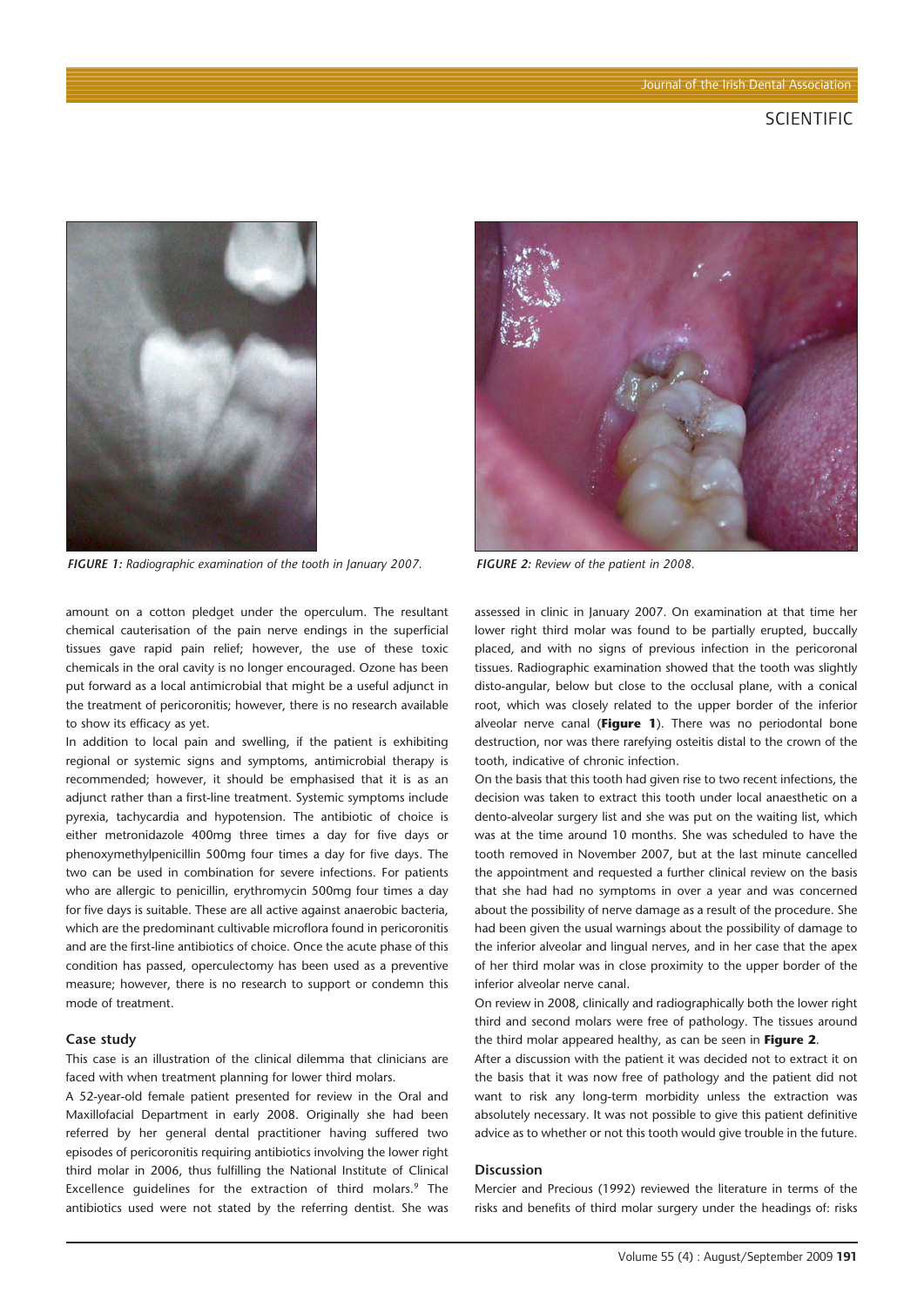## **SCIENTIFIC**

of non-intervention versus intervention; and, benefits of nonintervention versus intervention (**Table 1**).7

They conclude that absolute indications and contra-indications for the removal of asymptomatic third molars cannot be established as no long-term studies exist to validate either early removal or deliberate retention of these teeth. The National Institute of Clinical Excellence in the UK has adopted the following guidelines for clinical practice in the National Health Service:8

- 1. The practice of prophylactic removal of pathology-free impacted third molars should be discontinued in the NHS.
- 2. The standard routine programme of dental care by dental practitioners and/or paraprofessional staff need be no different, in general, for pathology-free impacted third molars (those requiring no additional investigations or procedures).
- 3. Surgical removal of impacted third molars should be limited to patients with evidence of pathology. Such pathology includes unrestorable caries, non-treatable pulpal and/or periapical pathology, cellulitis, abscess and osteomyelitis, internal/external resorption of the tooth or adjacent teeth, fracture of tooth, disease of follicle including cyst/tumour, tooth/teeth impeding surgery or reconstructive jaw surgery, and when a tooth is involved in or within the field of tumour resection.
- 4. Specific attention is drawn to plaque formation and pericoronitis. Plaque formation is a risk factor but is not in itself an indication for surgery. The degree to which the severity or recurrence rate of pericoronitis should influence the decision for surgical removal of a third molar remains unclear. The evidence suggests that a first episode of pericoronitis, unless particularly severe, should not be considered an indication for surgery. Second or subsequent episodes should be considered the appropriate indication for surgery.

This lower right third molar has been partially erupted for at least 20 years (the patient cannot recall beyond that) and was associated with two episodes of infection that had completely resolved. Part of the reason for this may be the patient's good plaque control, but other than this, it is difficult to explain why the pericoronal tissues have not become chronically infected as happens around so many partially erupted third molars, and it is impossible to give a clear prognosis. This demonstrates the dilemma clinicians face when advising patients. If the tooth is not removed, there is a risk of the development of a serious infection that sometimes requires hospitalisation and can even be life threatening, for example if the infection spreads to the submandibular and sublingual spaces (Ludwig's angina) or the parapharyngeal space (parapharyngeal abscess). Ludwig's angina presents with pyrexia and malaise, elevation of the tongue and floor of mouth, difficulty swallowing, slurred speech and board like swelling of the submandibular tissues, eventually involving the anterior neck. Parapharyngeal abscess presents with considerable pyrexia and malaise, extreme pain on swallowing, dyspnoea and deviation of the larynx to one side. These conditions warrant urgent surgical intervention to secure the airway and to drain and decompress the affected tissue spaces.

If the tooth is removed, there is the risk of major permanent outcomes, especially that the patient could be left with permanent

#### ■ Crowding of dentition based on growth prediction. ■ Resorption of adjacent tooth and periodontal status. ■ Development of pathological conditions such as infection, cyst, tumour. **Benefits of ■** Avoidance of risk. ■ Preservation of functional teeth. ■ Preservation of residual ridge. **Intervention** ■ Minor transient: sensory nerve alteration, alveolitis, trismus and infection. ■ Haemorrhage. Dentoalveolar fracture and displacement of tooth. ■ Minor permanent: periodontal injury, adjacent tooth injury, TMJ injury. ■ Major permanent: altered sensation, vital organ infection, fracture of mandible. ■ Litigation. ■ In relation to age, i.e., less morbidity post op in younger patients. ■ In relation to different therapeutic measures. **Table 1: Risks and benefits of third molar surgery Risks of**

anaesthesia, paraesthesia or dysaesthesia affecting her lower lip or tongue. This case study illustrates the need for informed valid consent and the need for the clinician and patient to balance the risk–benefit analysis for their surgical procedure.

#### **References**

- 1. **Nitzan, D.W., Tal, O., Sela, M.N., Shteyer, A.** Pericoronitis: a reappraisal of its clinical microbiologic aspects. *J Oral Maxillofac Surg* 1985; 43 (4): 510-516.
- 2. **Moloney, J., Stassen, L.F.** The relationship between pericoronitis, wisdom teeth, putative periodontal pathogens and the host response. *J Ir Dent Assoc* 2008; 54 (3): 134-137.
- 3. **Hurlen, B., Olsen, I.** A scanning electron microscopic study on the microflora of chronic pericoronitis of lower third molars. *Oral Surg Oral Med Oral Pathol* 1984; 58 (5); 522-532.
- 4. **Weinberg, A., Nitzan, D.W., Shetyer, A., Sela, M.N.** Inflammatory cells and bacteria in pericoronal exudates from acute pericoronitis. *Int J Oral Maxillofac Surg* 1986; 15 (5): 606-613.
- 5. **Mombelli, A., Buser, D., Lang, N.P., Berthold, H.** Suspected periodontopathogens in erupting third molar sites in peridontally healthy individuals. *J Clin Periodontol* 1990; 17 (1): 48-54.
- 6. **Wade, W.G., Gray, A.R., Absi, E.G., Barker, G.R.** Predominant cultivable flora in pericoronitis. *Oral Microbiol Immunol* 1991; 6 (5); 310- 312.
- 7. **Mercier, P., Precious, D.** Risks and benefits of removal of impacted third molars. A critical review of the literature. *Int J Oral Maxillofac Surg* 1992; 21 (1): 17-27.
- 8. www.nice.org.uk/guidance/index.jsp?action=byID&o=11385.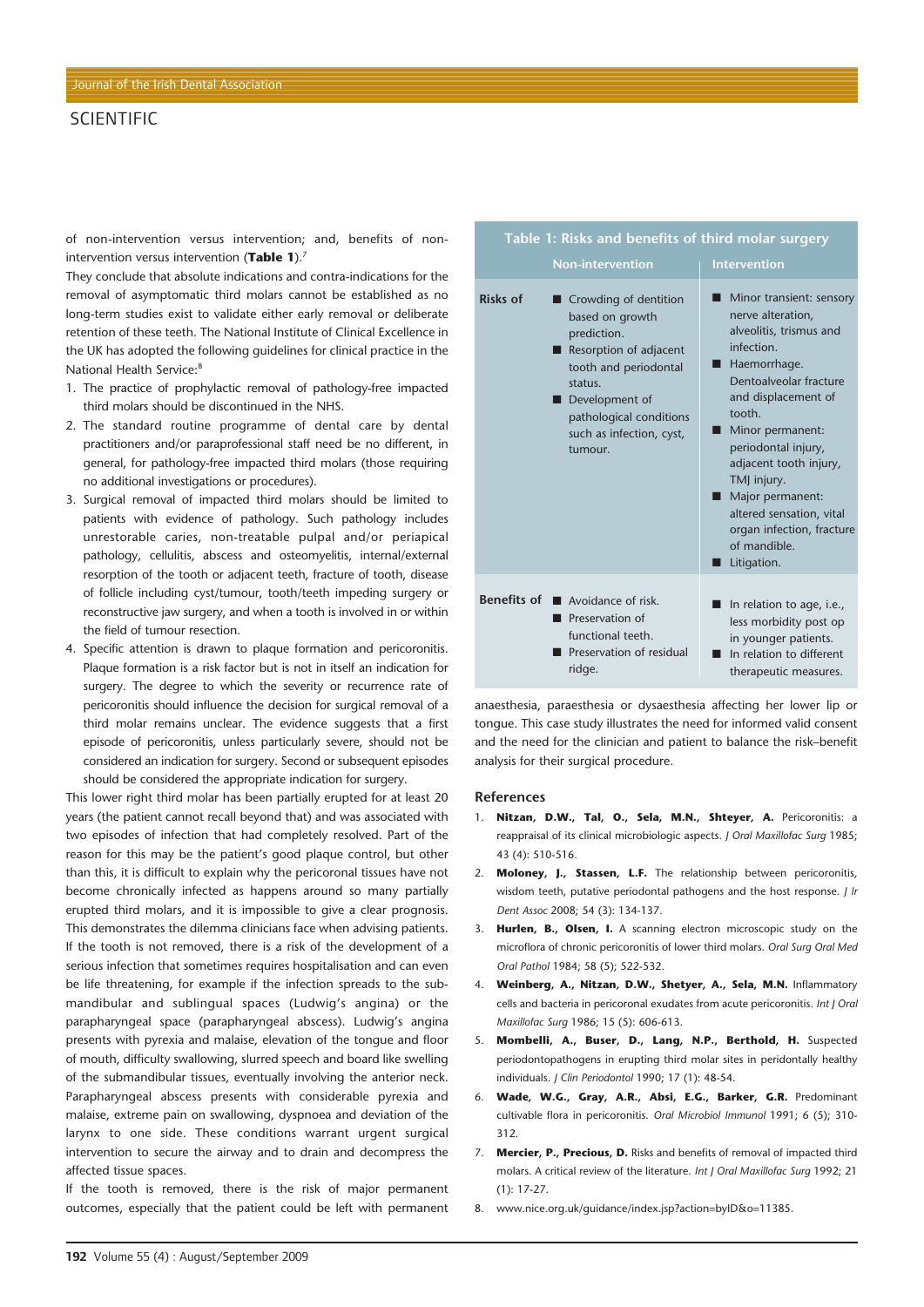# **Identifying orthodontic problems**

DR CIARA SCOTT and DR SHEILA HAGAN present a guide for the busy practitioner in examining the developing dentition and deciding when to intervene and when to refer.

> *FIGURE 1b: Decalcification of the occlusal surfaces has occurred as a result of fizzy drinks while wearing a removable appliance.*

Orthodontic treatment benefits many of our child patients. It can sometimes be difficult to know what to be concerned about and when may be the most appropriate time to refer a child to a specialist for orthodontic treatment, or for advice with regard to management or interception for a younger child.<sup>1</sup>



*FIGURE 1a: Poor oral hygiene will compromise suitability for orthodontic treatment.*



It is rare for orthodontic treatment to be indicated in the primary dentition, but this stage is fundamental in establishing the dentition and in establishing the dental health required for future orthodontic treatment.



*FIGURE 2: Severe crowding as a consequence of tooth decay and early primary extractions.*

| <b>PROBLEM</b>                            | <b>INTERVENTION</b>                                                                                                                                                                                                                                                                               | <b>REASONING</b>                                                                                                                                                                                                                                                                                                                                                                                                                                   |
|-------------------------------------------|---------------------------------------------------------------------------------------------------------------------------------------------------------------------------------------------------------------------------------------------------------------------------------------------------|----------------------------------------------------------------------------------------------------------------------------------------------------------------------------------------------------------------------------------------------------------------------------------------------------------------------------------------------------------------------------------------------------------------------------------------------------|
| Dental health<br>(Figures 1a and 1b)      | Developing good habits from an early age can<br>help to avoid some orthodontic problems. Early<br>loss of primary teeth due to caries can cause<br>localisation of crowding and contribute to<br>malocclusion. Poor motivation and dental<br>anxiety can compromise orthodontic<br>treatment. $2$ | Early loss of primary teeth can cause crowding and<br>crossbites due to arch contraction. <sup>2</sup> Prevention of dental<br>disease and maintenance of an intact primary dentition can<br>simplify orthodontic treatment later. Orthodontics will be<br>more efficient and more successful in a well motivated<br>patient with a caries-free and well maintained dentition. It is<br>important that patients and their parents understand this. |
| Teeth present                             | When examining a child for the first time, a<br>history is established from the parent for any<br>missing teeth.<br>Occasionally, primary teeth are congenitally<br>missing, impacted or infraoccluded. They may<br>displace permanent successors.                                                | Contralateral teeth usually erupt within six months of each<br>other.<br>Radiographs may be indicated if an unusual sequence of<br>eruption is identified. Congenitally missing primary teeth may<br>be associated with a syndrome, so full medical history should<br>be taken and the patient referred to a paediatric dentist.                                                                                                                   |
| Anomalies                                 | Sometimes gemination, fusion, hypodontia or<br>supernumerary teeth can occur in the primary<br>dentition.                                                                                                                                                                                         | Usually, no intervention is required unless the teeth are<br>preventing eruption of permanent teeth. It is likely that<br>there may be missing or supernumerary permanent teeth if<br>anomalies are present in the primary dentition, so parents<br>can be warned of this possibility.                                                                                                                                                             |
| Early loss of primary<br>teeth (Figure 2) | Pain, trauma, decay or infections take priority in<br>the young child. If a tooth has to be lost or<br>extracted, any consequent orthodontic problem<br>has to be dealt with as a secondary problem at<br>a later date.                                                                           | Unless co-operation and oral hygiene are excellent, space<br>maintainers are not usually suitable for very young children.<br>It is important to establish and maintain good oral health<br>from a young age.                                                                                                                                                                                                                                      |
| Spacing and crowding                      | The primary dentition is best spaced. Crowding<br>is more likely in the permanent dentition if there<br>is crowding in the primary dentition.                                                                                                                                                     | Advise parent, but no treatment indicated.                                                                                                                                                                                                                                                                                                                                                                                                         |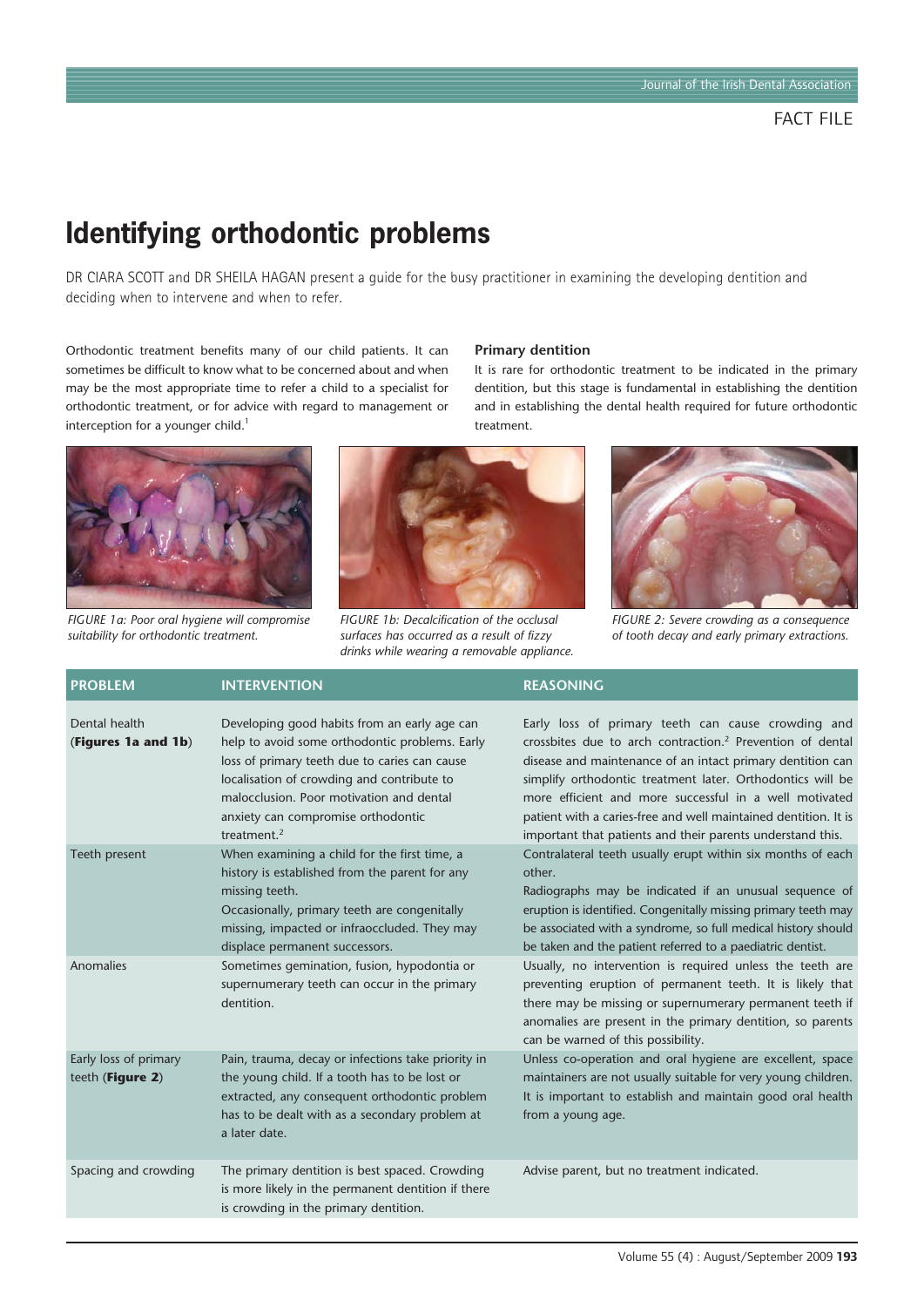# **The mixed dentition**

This is the stage when the occlusion is starting to establish. Most children will benefit from a full orthodontic examination by their general practitioner at the age of 10.



*FIGURE 3: An uneruped central incisor; the sequence is disrupted as the U2s have erupted.*



*FIGURE 4a: An impacted upper right first molar.*



*FIGURE 4b: An orthodontic separator is placed in the contact point. Specialists may progressively tighten a brass wire separator.*



*FIGURE 4: An impacted upper right first permanent molar.*



*FIGURE 5: An anterior crossbite with mandibular displacement off LL1. There is some gingival dehiscence and mobility of this tooth.*

| <b>FEATURE</b>                                          | <b>INTERVENTION</b>                                                                                                                                                                                                                                                                                                                                                                                                                                                       | <b>REASONING</b>                                                                                                                                                                                                                                                                                                                                                                                                                                                                                                                                                                                                     |
|---------------------------------------------------------|---------------------------------------------------------------------------------------------------------------------------------------------------------------------------------------------------------------------------------------------------------------------------------------------------------------------------------------------------------------------------------------------------------------------------------------------------------------------------|----------------------------------------------------------------------------------------------------------------------------------------------------------------------------------------------------------------------------------------------------------------------------------------------------------------------------------------------------------------------------------------------------------------------------------------------------------------------------------------------------------------------------------------------------------------------------------------------------------------------|
| Unerupted incisor<br>(Figure 3)                         | Look for and palpate for the permanent tooth<br>first. Disruption in the normal sequence of<br>eruption may warrant further investigation. Take<br>radiograph (occlusal view anterior maxilla or<br>periapical) to locate the unerupted tooth if it<br>has been more than six months since<br>contralateral tooth erupted. <sup>3</sup> Ask about any<br>history of trauma and at what age this occurred.<br>Look for any dilaceration or supernumeraries on<br>the film. | Refer, as soon as the problem is identified, with the<br>radiograph if you have taken one.<br>The patient is likely to benefit from extraction of the<br>primary incisor if this is present.<br>The orthodontic plan would usually involve removal of any<br>supernumerary teeth and surgical exposure of the<br>unerupted incisor. Orthodontic traction/treatment may not<br>be required if there is sufficient space for the tooth to<br>erupt, so consider maintaining space if appropriate.<br>A fixed or removable orthodontic appliance can be used to<br>align the tooth.                                     |
| Unerupted/impacted<br>molar (Figure 4, 4a<br>and $4b$ ) | A permanent molar may become impacted<br>against the primary molar. It may self-resolve<br>but intervention is indicated if more than six<br>months has elapsed since the contralateral tooth<br>erupted. Treatment can involve: using an<br>orthodontic separator to disimpact, or reduction<br>of the distal aspect of the primary second molar.<br>Extraction of E is indicated if disimpaction is not<br>successful.                                                  | Refer for intervention treatment or for advice with regard<br>to extraction of the primary second molar. The 6 will erupt<br>more mesially if the E is extracted causing space loss. This<br>can be managed later. When reducing the distal aspect of<br>the E, a blunt ended diamond may be used, and care is<br>needed to avoid iatrogenic damage to 6. Primary or<br>secondary failure of eruption of permanent molars can<br>occur. The prognosis of these molars may be poor, but<br>intervention is required to reduce the risk of more distal<br>teeth being affected. These should be referred. <sup>4</sup> |
|                                                         |                                                                                                                                                                                                                                                                                                                                                                                                                                                                           |                                                                                                                                                                                                                                                                                                                                                                                                                                                                                                                                                                                                                      |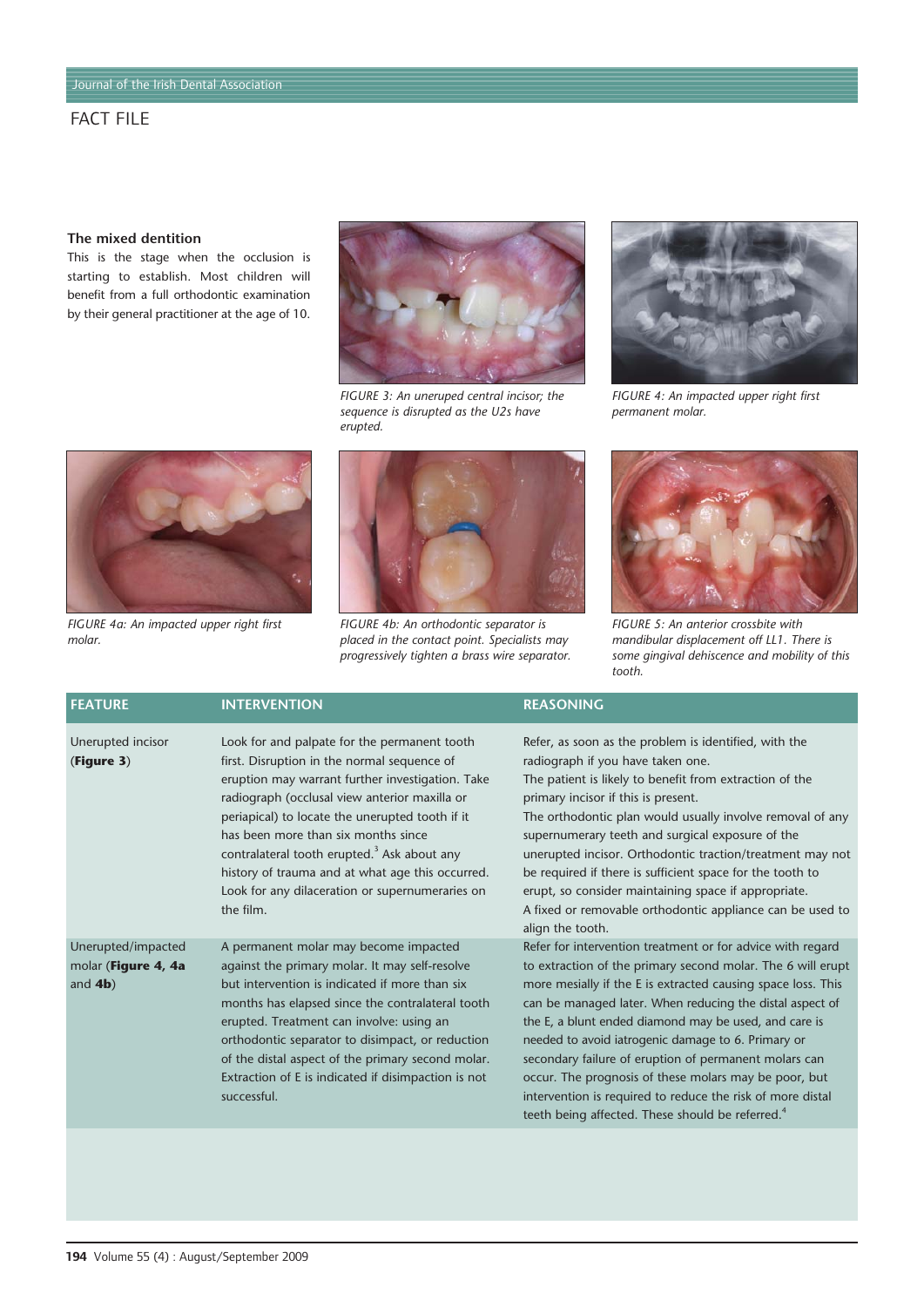

*FIGURE 6: UR1 is in crossbite with LR1; the unseen UR2 is also in crossbite with the instanding LR2.*



*FIGURE 9: Increased and complete overbite. There is trauma to the lower labial gingivae.*



*FIGURE 7: The mandibular displacement off the instanding UR2 has caused labial gingival dehiscence and mobility LR1.*



*FIGURE 10: A simple URA with active flat anterior bite plane, to allow the lower molars to erupt and therefore reduce the overbite.*



*FIGURE 8: The overjet is 12mm and there is a full unit Cl II molar relationship.*



*FIGURE 11: Un-erupted and non-palpable UL3 in the permanent dentition.*

| <b>FEATURE</b>                        | <b>INTERVENTION</b>                                                                                                                                                                                                                                                                                                                                                                                                                                                                                                                                                                     | <b>REASONING</b>                                                                                                                                                                                                                                                                                                                                                                                                                                                                                                                                                                                             |
|---------------------------------------|-----------------------------------------------------------------------------------------------------------------------------------------------------------------------------------------------------------------------------------------------------------------------------------------------------------------------------------------------------------------------------------------------------------------------------------------------------------------------------------------------------------------------------------------------------------------------------------------|--------------------------------------------------------------------------------------------------------------------------------------------------------------------------------------------------------------------------------------------------------------------------------------------------------------------------------------------------------------------------------------------------------------------------------------------------------------------------------------------------------------------------------------------------------------------------------------------------------------|
| Crossbites<br>(Figures 5, 6 and $7$ ) | When an anterior or unilateral posterior<br>crossbite occurs, there is often a mandibular<br>displacement present.<br>Indications for early correction of crossbites are:<br>mandibular displacement, forward or laterally<br>from RCP;<br>$\blacksquare$ wear facet/trauma to a tooth in crossbite;<br>dehiscence or trauma to the gingivae; and,<br>$\blacksquare$ mobility of the teeth.<br>Mandibular displacements may precede TMD. If<br>RCP develops in a displaced position, then<br>interceptive orthodontic treatment is indicated<br>to establish good occlusal development. | Refer for opinion/treatment.<br>Studies have suggested that early correction of crossbites<br>can prevent the crossbite being perpetuated into the<br>permanent dentition. <sup>5</sup> This may be achieved with occlusal<br>grinding of primary teeth or a removable or fixed<br>appliance.<br>Early interceptive treatment relies on the child's co-<br>operation and good oral hygiene, so treatment may be<br>postponed if this is poor. Primary teeth have poor<br>undercuts so retention of a URA may be more difficult in<br>the early mixed dentition, especially if teeth are due to<br>exfoliate. |
| Overjet (Figure 8)                    | It has been shown that there is an increased risk<br>of incisor trauma in children with an overjet<br>>6mm. Increased overjets are usually most<br>ideally treated in the late mixed dentition.                                                                                                                                                                                                                                                                                                                                                                                         | Refer with view to functional appliance treatment. This is<br>most efficient after the first premolars have erupted. Early<br>treatment may be indicated if severe OJ and risk of trauma,<br>or if the child is being teased. Use mouth quard for bicycle<br>and contact sports to aid prevention of incisor trauma.                                                                                                                                                                                                                                                                                         |
| Overbite<br>(Figures 9 and 10)        | Check for any trauma or stripping of the lower<br>labial or upper palatal gingivae.<br>An overbite is very deep if there is no lower<br>incisor show in occlusion.<br>Overjets, overbites and skeletal disproportion are<br>much more simply treated in the growing<br>patient, and most efficiently treated in the late<br>mixed dentition.                                                                                                                                                                                                                                            | Early referral is indicated if gingival trauma is observed.<br>Interceptive management with a bite plane may be<br>indicated. Deep overbites may deepen and become<br>traumatic with growth. Treatment of deep or traumatic<br>overbites is much more complex in a non-growing patient <sup>6</sup><br>(Figure 11).                                                                                                                                                                                                                                                                                          |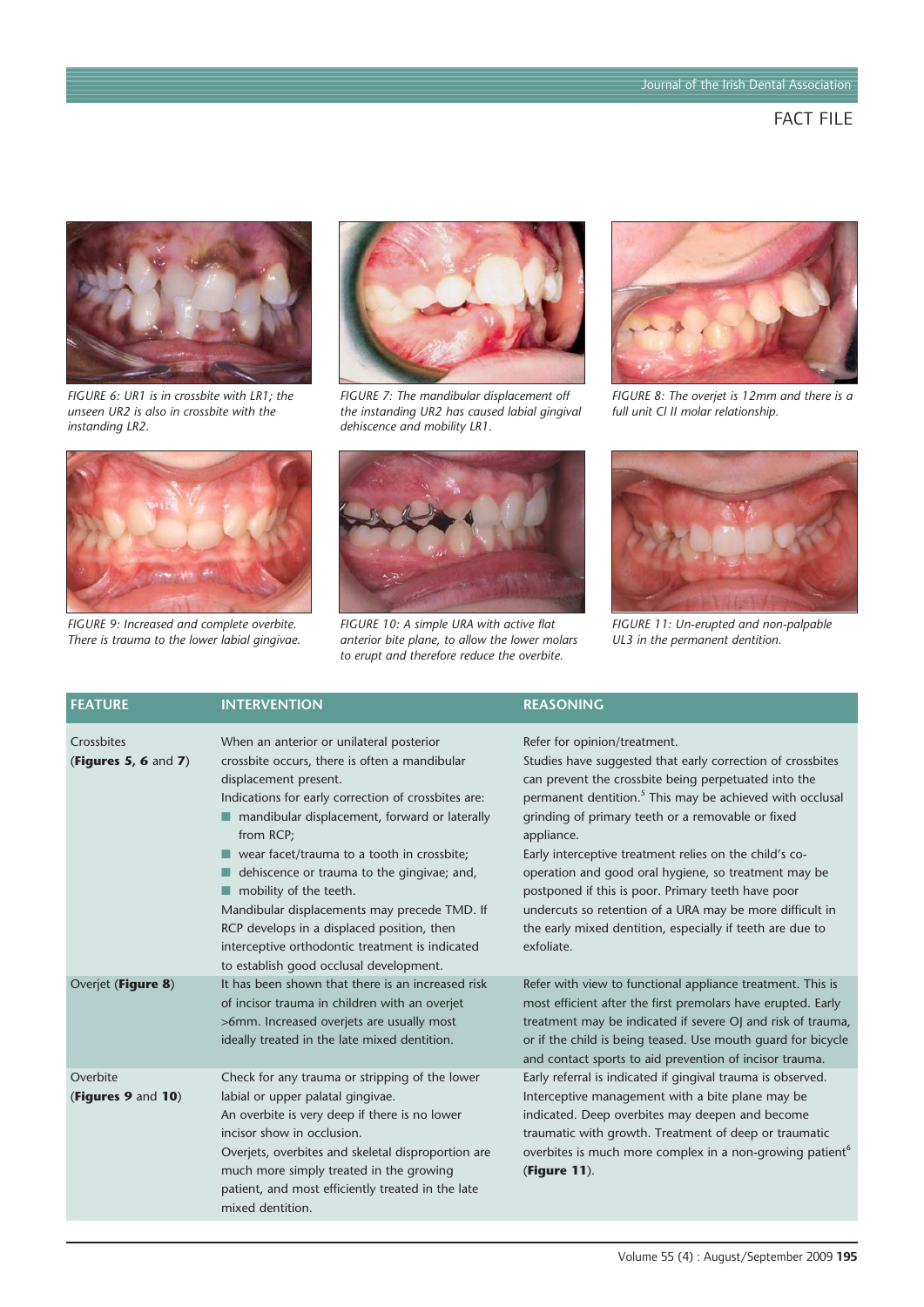

*FIGURE 12: This 13-year-old patient is in the permanent dentition, with 7s erupted, but the ULC is firm with no buccal prominence. The lateral incisor is flared.*



*FIGURE 15: Skeletal discrepancy in this high angle Cl III patient.*



*FIGURE 13: Cl III malocclusion; this is a postural Cl III maloccusion as the patient can achieve edge to edge and is displacing forward.*



*FIGURE 16a: Infraocclusion of the primary second molars.*



*FIGURE 14: A simple URA with a hyrax screw and posterior bite planes to allow correction of the crossbites and displacement.*



*FIGURE 16b: The permanent successors are present.*

| <b>FEATURE</b>                           | <b>INTERVENTION</b>                                                                                                                                                                                                                                                                                                                                         | <b>REASONING</b>                                                                                                                                                                                                                                                                                                                                                                                                                                                                                                                                               |
|------------------------------------------|-------------------------------------------------------------------------------------------------------------------------------------------------------------------------------------------------------------------------------------------------------------------------------------------------------------------------------------------------------------|----------------------------------------------------------------------------------------------------------------------------------------------------------------------------------------------------------------------------------------------------------------------------------------------------------------------------------------------------------------------------------------------------------------------------------------------------------------------------------------------------------------------------------------------------------------|
| Poor prognosis of<br>teeth (esp. 6s)     | Timing of first molar extractions can be crucial.<br>It can simplify orthodontic treatment later or<br>even reduce the need for orthodontics.<br>Compensating and balancing extractions are<br>not always appropriate, especially if the child<br>will co-operate with orthodontic treatment later.                                                         | Refer for opinion.<br>Resolving acute pain and infection is paramount. Ideally,<br>extractions can be planned in conjunction with<br>orthodontics. Check for the presence of 5s and 8s prior to<br>planning extractions.                                                                                                                                                                                                                                                                                                                                       |
| Unerupted canines<br>(Figures 11 and 12) | Canines are usually palpable in the buccal sulcus<br>by nine-and-a-half years, and there should be a<br>buccal prominence by the time the 4s have<br>erupted. They should erupt within six months of<br>the contralateral tooth having erupted. Palpate<br>buccally and palatally and check for mobility of<br>Cs. Also look for distobuccal flaring of 2s. | Obtain parallax shift radiographs: vertical (OPG and<br>maxillary occlusal); or, horizontal (2x periapical or maxillary<br>occlusal). Extracting Cs (between 10-13 years of age) may<br>help the 3s to erupt or improve position if there is<br>sufficient space in the arch. <sup>7</sup><br>Refer for an orthodontic opinion about extracting Cs in<br>crowded cases or if canine is very high, very mesial or looks<br>unfavourable radiographically. If 3s are in a favourable<br>position, they should erupt within 6-12 months of the C's<br>extraction. |
| Class III (Figure 13)                    | Unlike Class II cases, Class III problems are less<br>successfully intercepted in growing patients.                                                                                                                                                                                                                                                         | Refer for an opinion.<br>Early treatment of Class III cases is most successful in low<br>angle/deep bite cases, in patients who have a mandibular<br>displacement and can achieve an edge to edge bite.<br>Observation may be appropriate. Treatment may be by<br>camouflage or surgery later depending on patients'<br>concerns. A definitive treatment plan may not be finalised<br>until late teens when most growth is completed.                                                                                                                          |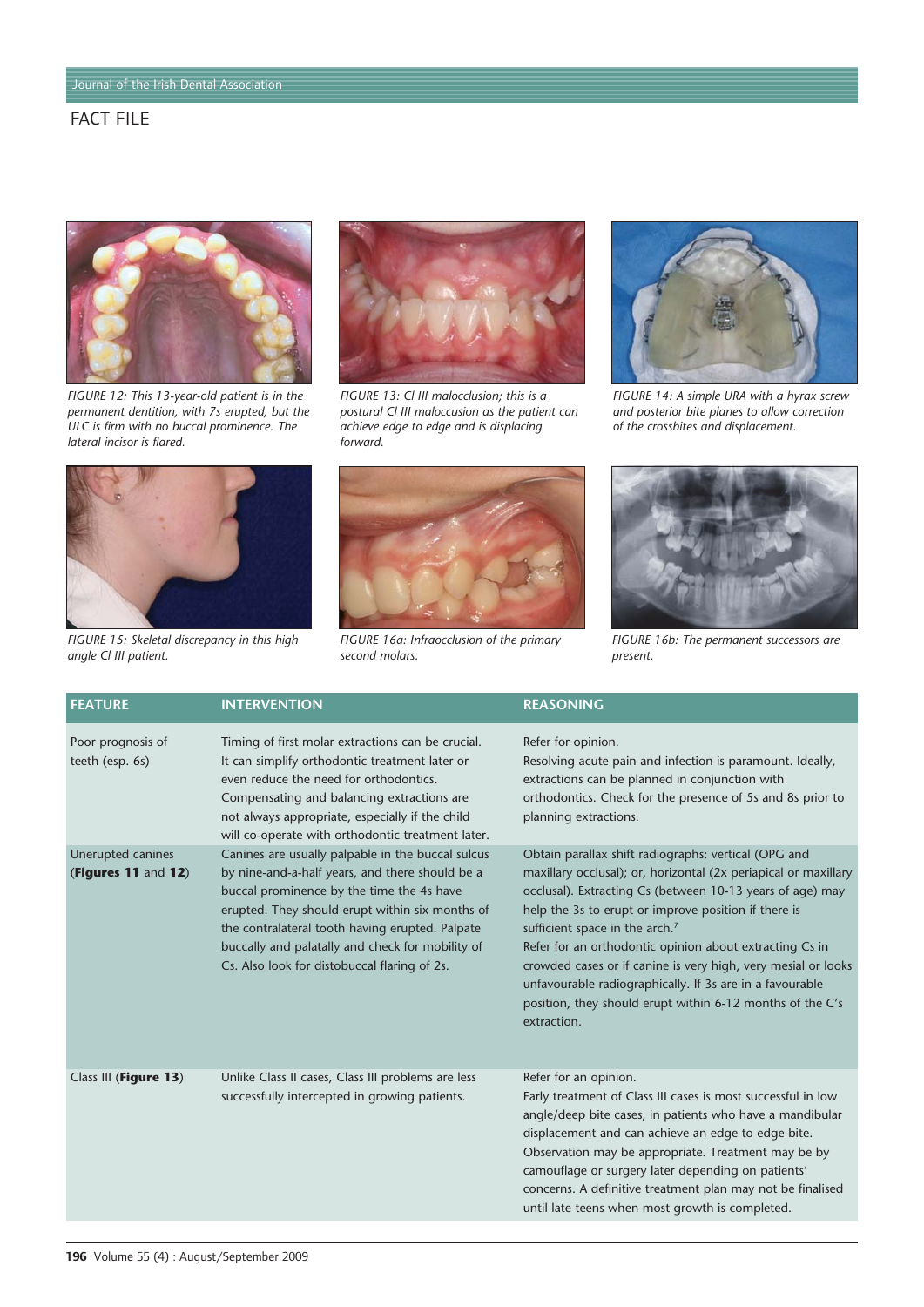

*FIGURE 17a: Infraocclusion of the primary first molars associated with missing upper lateral incisors and palatal upper canines.*



*FIGURE 17b: Infraocclusion, hypodontia and ectopic canines can be related. This patient will benefit from extraction of the upper Cs and Ds and specialist review of occlusal development.*



*FIGURE 18: A lower lingual arch can act as a space maintainer or to utilise leeway spaces.*

| <b>FEATURE</b>                                              | <b>INTERVENTION</b>                                                                                                                                                                                                                                                                                                                                                                                                                                                                                      | <b>REASONING</b>                                                                                                                                                                                                                                                                                                                                                                                                                                                                                                                                                                       |
|-------------------------------------------------------------|----------------------------------------------------------------------------------------------------------------------------------------------------------------------------------------------------------------------------------------------------------------------------------------------------------------------------------------------------------------------------------------------------------------------------------------------------------------------------------------------------------|----------------------------------------------------------------------------------------------------------------------------------------------------------------------------------------------------------------------------------------------------------------------------------------------------------------------------------------------------------------------------------------------------------------------------------------------------------------------------------------------------------------------------------------------------------------------------------------|
| Skeletal discrepancies<br>(Figure 14 and 15)                | A skeletal discrepancy can occur in all three<br>dimensions. Antero-posterior (class II and III),<br>transverse (asymmetry) or vertical (deep or open<br>bite tendency). A mandibular displacement can<br>cause an asymmetry or exaggerate a skeletal<br>problem but this is not a true skeletal<br>asymmetry.                                                                                                                                                                                           | Refer for opinion early. Patients with severe skeletal<br>discrepancy benefit from joint orthodontic and surgical<br>planning. The optimal treatment for severe skeletal<br>problems is usually orthognathic surgery, but other<br>treatment options may be indicated.                                                                                                                                                                                                                                                                                                                 |
| Infraocclusion<br>(Figures 16a, 16b,<br><b>17a and 17b)</b> | The second primary molars are most commonly<br>affected. It can be severe if it occurs in a young<br>child and affects Ds and Es. An OPG may be<br>indicated to check for the presence and position<br>of the permanent successor teeth.                                                                                                                                                                                                                                                                 | Refer for orthodontic/paediatric opinion.<br>Management depends on age, site and severity.<br>If the tooth becomes infraoccluded very early or is below<br>the contact point, extraction is more likely to be<br>indicated. If a permanent successor is present, the<br>infraoccluded tooth should exfoliate, but this may be<br>delayed. <sup>8</sup>                                                                                                                                                                                                                                 |
| Retained/missing teeth                                      | If you suspect/diagnose hypodontia in a child<br>of any age then a thorough history including<br>family history is indicated. There can be a wide<br>variation of normal occlusal development.<br>Check if the sequence of eruption is disrupted.<br>Excellent oral health, preservation of primary<br>teeth and prevention of decay and further<br>tooth loss is essential for patients with<br>hypodontia. Primary molars should be restored<br>and maintained until a definitive plan is in<br>place. | Refer for specialist opinion.<br>These patients benefit from joint orthodontic and<br>restorative planning. The orthodontic plan will depend on<br>the site and severity of hypodontia and the overall<br>malocclusion. Often primary molars can be preserved for a<br>long time if the permanent successors are missing. <sup>8</sup> If they<br>become infraoccluded, they may need to be extracted as<br>this can compromise the alveolar bone and periodontal<br>tissues. Hypodontia and infraocclusion are associated with<br>an increased risk of impacted canines. <sup>9</sup> |
| Crowding (Figure 18)                                        | Assess for crowding and spacing at around the<br>age of 10 in the mixed dentition. On average,<br>21mm of space is required in the lower arch<br>between the lateral incisor and the first molar to<br>accommodate the canines and premolars, and<br>22mm in the upper arch.                                                                                                                                                                                                                             | Refer for an orthodontic assessment. At this mixed<br>dentition stage, it is possible to:<br>1. Intercept with extractions to allow blocked out teeth to<br>drop into place.<br>2. Fit an appliance, such as a lingual arch, to maintain<br>space or utilise leeway space.<br>3. Fit active appliances to expand the arch or distalise the<br>molars to open space for crowded teeth.<br>Once the occlusion is established and teeth are blocked<br>out, it is more difficult to accommodate them without<br>extractions.                                                              |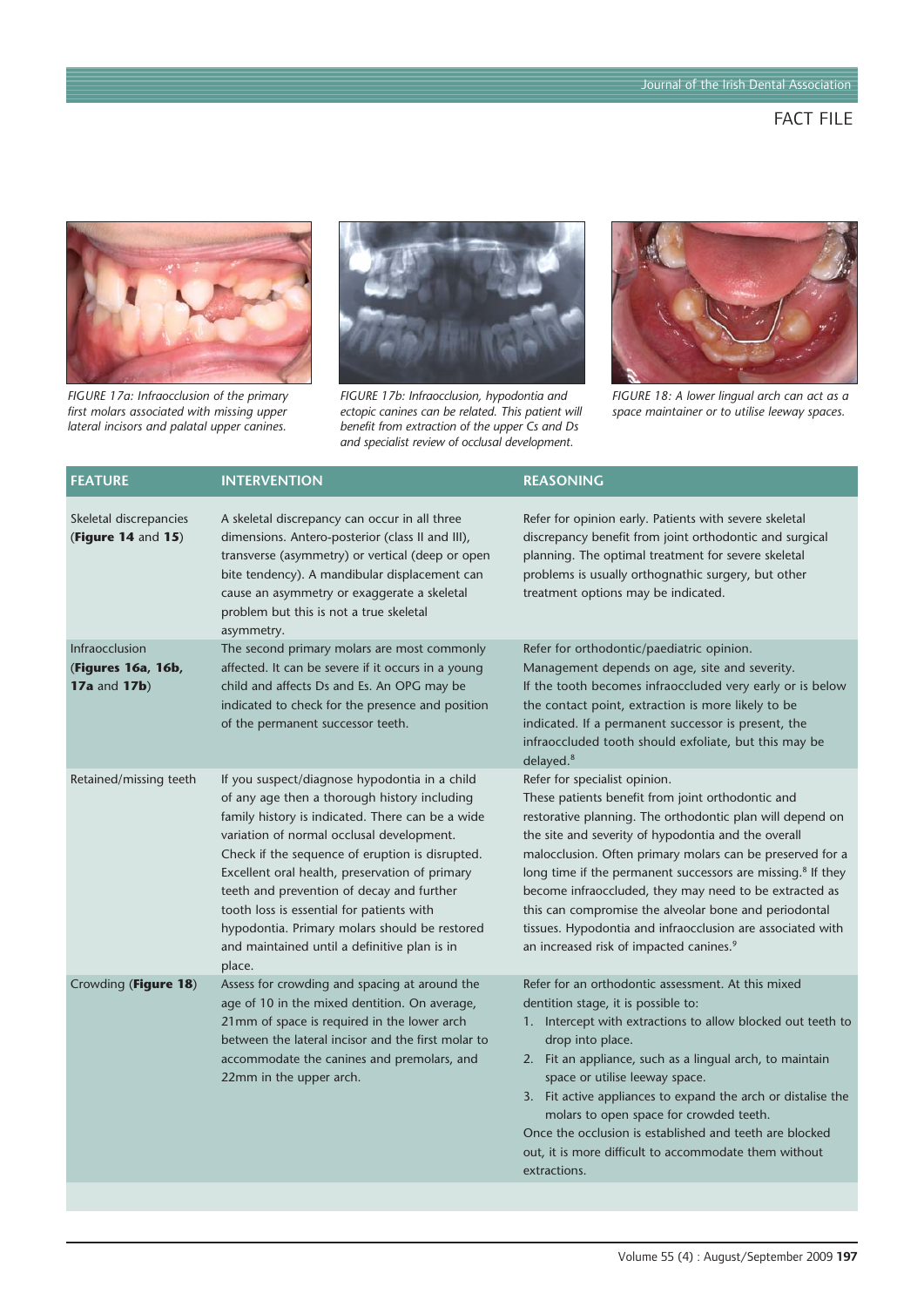

*FIGURE 19: Over-retained primary teeth. They need to be extracted if they fail to exfoliate when permanent sucessors erupt.*





*FIGURES 20-22: Aesthetic component criteria.*

| <b>FEATURE</b>                        | <b>INTERVENTION</b>                                                                                                                                                               | <b>REASONING</b>                                                                                                                                                                                                                                             |
|---------------------------------------|-----------------------------------------------------------------------------------------------------------------------------------------------------------------------------------|--------------------------------------------------------------------------------------------------------------------------------------------------------------------------------------------------------------------------------------------------------------|
| Retained primary teeth<br>(Figure 19) | Over-retained primary teeth, which fail to<br>exfoliate when the permanent teeth are<br>erupting, can create plaque traps and can cause<br>deflection of the permanent successor. | Extraction is indicated of over-retained primary teeth that<br>do not exfoliate when permanent successors erupt,<br>especially if the permanent tooth is displaced from the arch<br>or oral hygiene is poor in that area. Refer for opinion if<br>concerned. |

When referring patients for an orthodontic opinion, it is helpful if the referral contains the patient's name, age, and any relevant medical, dental and social history. Also include details of any specific concern you have. Please forward any recent radiographs. It is also helpful to make it clear if you feel the case is urgent. Orthodontists may give an opinion based on a photograph or radiograph. Full clinical examination does give a more comprehensive assessment of the orthodontic needs.

The general practitioner is responsible for monitoring the developing dentition, promoting prevention and identifying potential problems as they arise. A good working knowledge of the Index of Treatment Need  $IOTN<sup>10</sup>$  can help to identify the most severe problems and identify those patients who may be eligible for treatment within the HSE orthodontic service.

Access to orthodontic treatment within the HSE is by referral by the HSE public dental service and the principal dental surgeon for each area.

## 2007 HSE Guidelines<sup>11</sup>

#### **Grade 5 Treatment required**

- 5.a Increased overjet >9mm
- 5.h Extensive hypodontia with restorative implications (more than one tooth missing in any quadrant requiring pre-restorative orthodontics). Amelogenesis imperfecta and other dental anomalies which require pre-prosthetic orthodontic care.
- 5.i Impeded eruption of teeth (apart from 3rd molars) due to crowding, displacement, the presence of supernumerary teeth, retained deciduous teeth, and any pathological cause
- 5.m Reverse overjet >3.5mm with reported masticatory and speech difficulties
- 5.p Defects of cleft lip and palate
- 5.s Submerged deciduous teeth arrange removal of teeth but orthodontic treatment not necessarily provided

### **Grade 4 Treatment required**

- 4.b Reverse overjet >3.5mm with no masticatory or speech difficulties
- 4.c Anterior or posterior crossbites with >2mm discrepancy between the retruded contact position and intercuspal position
- 4.d Severe displacements of teeth >4mm but only with Aesthetic Component of **Figures 20-22** .
- 4.e Extreme lateral or anterior open bites >4mm
- 4.f Increased and complete overbite with gingival or palatal trauma
- 4.l Posterior lingual crossbite with no functional occlusal contact in one or more buccal segments
- 4.m Reverse overjet >1mm but <3.5mm with recorded masticatory and speech difficulties

#### **References**

- 1. **O'Brien, K., McComb, J.L., Fox, N., Bearn, D., Wright, J.** Do dentists refer orthodontic patients inappropriately? *Br Dent J* 1996; 181 (4): 132-136.
- 2. **Melsen, B., Terp, S.** The influence of extractions caries cause on the development of malocclusion and need for orthodontic treatment. *Swed Dent J Suppl* 1982; 15: 163-169.
- 3. **Huber, K.L., Suri, L., Taneja, P.** Eruption disturbances of the maxillary incisors: a literature review. *J Clin Pediatr Dent* 2008; 32 (3): 221-230.
- 4. **Kurol, J., Bjerklin, K.** Ectopic eruption of maxillary first permanent molars: a review. *ASDC J Dent Child* 1986; 53 (3): 209-214.